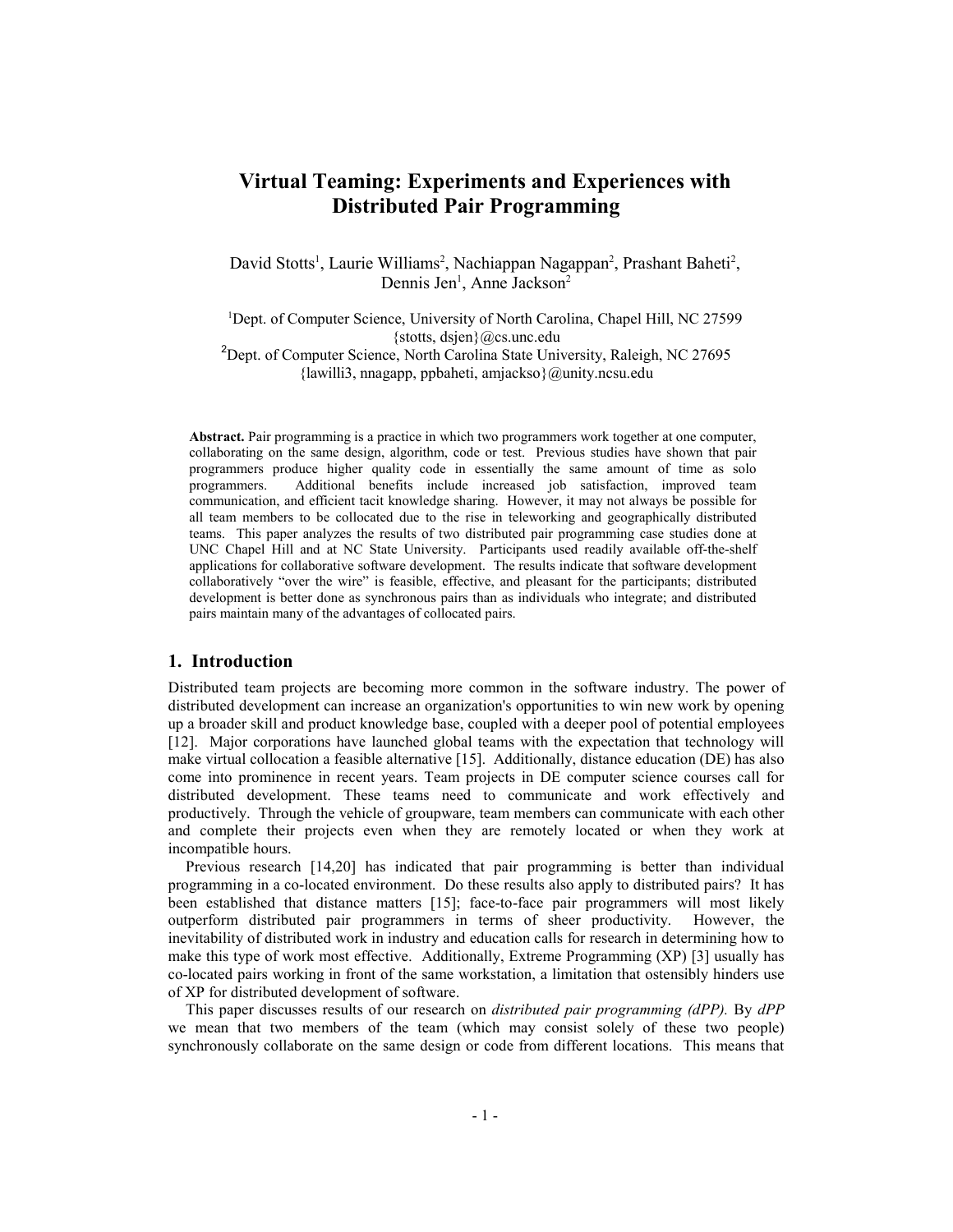both must view a copy of the same screen, and at least one of them should have the capability to change the contents on the screen. To be able to do this, they require technological support for sharing desktops and verbal conversation, and perhaps even video conferencing capabilities.

Our first dPP experiments have been previously reported [1,2]. This paper gives results of two other case studies done jointly between grad students<sup>1</sup> at the University of North Carolina at Chapel Hill (UNC-CH) and grad students at North Carolina State University (NCSU) in the spring and fall of 2002. Section 2 gives background work on virtual teams, a summary of prior dPP results, and a description of the technical infrastructure to support dPP. Sections 3 and 4 discuss the details of the two case studies. Section 5 outlines the lessons extracted from the experiments. General observations, limitations, and conclusions are presented in Section 6.

### **2. Background and Related Work**

#### **Virtual teaming**

l

Our studies involve a specific form of *virtual team*. In general, a virtual team can be defined as a group of people who work together towards a common goal but operate across time, distance, culture and organizational boundaries [8]. The members of a virtual team may be located at different work sites, or they may travel frequently and need to rely upon communication technologies to share information, collaborate, and coordinate their work efforts. As the business environment becomes more global and businesses are increasingly in search of more creative ways to reduce operating costs, the concept of virtual teams is of paramount importance [7]. In the context of this paper, the common goal of the virtual team is the development of software.

Virtual teams are also used in education. Distributed learning, or distance education, is experiencing explosive growth. "Online learning is already a \$2 billion business; Gerald Odening, an analyst with Chase Bank, predicts that the figure will rise by 35% a year, reaching \$9 billion by 2005î [17]. Programming students have benefited from this growth. Virtual teaming is a boon for distance education as it allows geographically remote students to participate in team projects.

Organizing and managing virtual teams is a topic of ongoing research. From our earlier studies and experiences comparing co-located solo programmers with co-located pair programmers [1,2], we surmise significant benefits for virtual teams that use dPP. Operating via dPP may help establish team trust and create a "virtual culture [13]". When programmers pair with each other, and especially when the pairs rotate among the group, they get a chance to get to know many on their team more personally. This familiarity helps to break down many communication barriers. Team members find each other much more approachable. As a result, they will struggle with questions or lack of information for less time before asking the right person a question. The rotation of team members also gives each student a broader understanding of the project through observing the work of each new partner. Additionally, they feel better about their jobs because they know their teammates on a more personal level. In short, better communication between team members leads to increased confidence levels and more effective time usage. A primary consideration, then, in virtual teaming (and so dPP) is good support for communication [10].

 $<sup>1</sup>$  The validity or generalizability of empirical studies with students is sometimes questioned because student</sup> projects do not deal with issues of size or scale, as is realistic in industry. Several research studies have indicated, however, that student test-beds represent ideal environments for empirical software engineering, providing sufficient realism while allowing for controlled observation of important project parameters [6,11].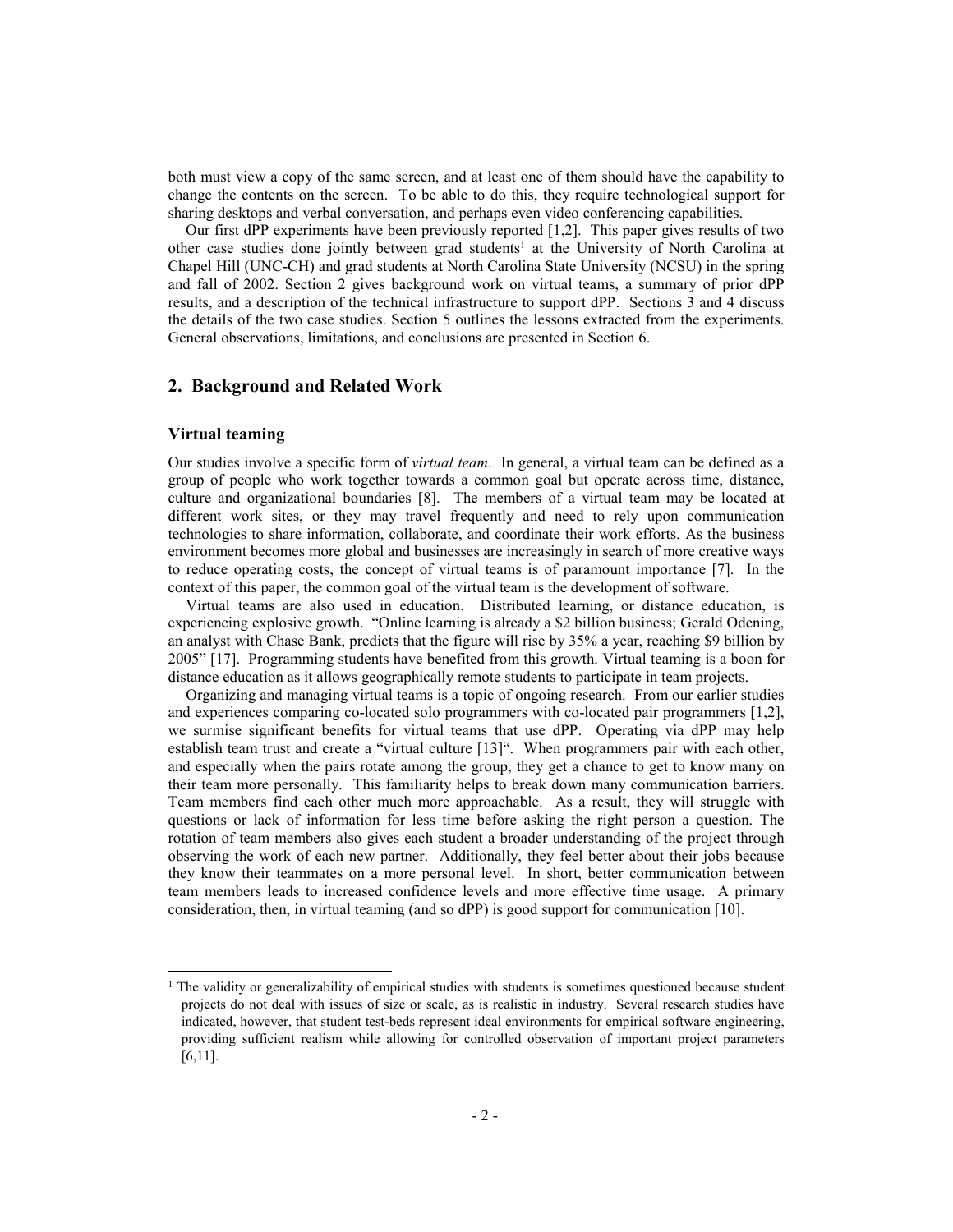#### **Prior Distributed Pair Programming Results**

In the Fall 2001 semester a structured experiment was conducted in a graduate class, Object-Oriented Languages and Systems, taught by Dr Edward Gehringer at NCSU [1,2]. This course introduces students to object technology and covers object-oriented analysis and design, Smalltalk, and Java. This course has a five-week team project that was used for our experiment. A total of 132 students took this course, including 32 distance education students. For the team project, the students were divided into teams of two to four students and worked as collocated teams, collocated team with pair programming, distributed teams, and distributed team with pairs.

The results of this experiment show that distributed teams had a slightly greater productivity as compared to collocated teams but the difference was not statistically significant. Also the distributed teams outperformed the collocated teams in terms of software quality measured by the average grade obtained by the group in the project. Again, the difference was not statistically significant. Anecdotally, the co-located pairs outperformed the co-located non-pair teams, and the distributed pairs outperformed the distributed non-pairs.

Another area under study is the communication among team members. We measured this with an exit survey. The distributed pairs reported the best communication, followed by the collocated (pair and non-pair) teams. This is consistent with earlier findings on the benefits of pairing on team communication [18,20].

#### **Technical Infrastructure Considerations for dPP**

For collaborating over the Internet, we chose COTS solutions that are affordable, readily available, and easy to learn and use. One goal of our work has been to see how effective dPP can be with a simple, non-custom setup. Table 1 lists the programs and technologies used at various times and in various combinations during our two case studies and our previous experiments.

| <b>Technology</b>  | <b>Capabilities</b>                                                        | <b>Comments from users</b>                                                                                                                                            |
|--------------------|----------------------------------------------------------------------------|-----------------------------------------------------------------------------------------------------------------------------------------------------------------------|
| NetMeeting         | Program Sharing, Whiteboard,<br>Text Messaging, Voice<br>Communication     | continued to refer<br>the<br>We<br>to<br>whiteboard stored on NetMeeting.                                                                                             |
| pcAnywhere         | Desktop Sharing                                                            | Some firewall issues.                                                                                                                                                 |
| WS FTP             | File Transfer                                                              |                                                                                                                                                                       |
| TextPad            | <b>Text Editing</b>                                                        |                                                                                                                                                                       |
| Notepad            | <b>Text Editing</b>                                                        |                                                                                                                                                                       |
| Crimson Editor     | <b>Text Editing</b>                                                        | Color codes JSP files.                                                                                                                                                |
| Visio              | Diagram Creating Software                                                  | Used to create our web flow diagram.                                                                                                                                  |
| Yahoo<br>Messenger | Text messaging, File Transfer,<br>Voice Communication                      | We initially used this, but decided<br>against it because MSN Messenger<br>can start NetMeeting easily, while<br>also having the same features as<br>Yahoo Messenger. |
| MSN Messenger      | Text messaging, File Transfer,<br>Voice Communication, Start<br>NetMeeting |                                                                                                                                                                       |
| WinZip             | Zip and Unzip Files                                                        |                                                                                                                                                                       |
| HomeSite           | HTML Editor                                                                | Used to write the meeting minutes.                                                                                                                                    |
| <b>CVS</b>         | File Repository and Management                                             | It was too difficult to set up and                                                                                                                                    |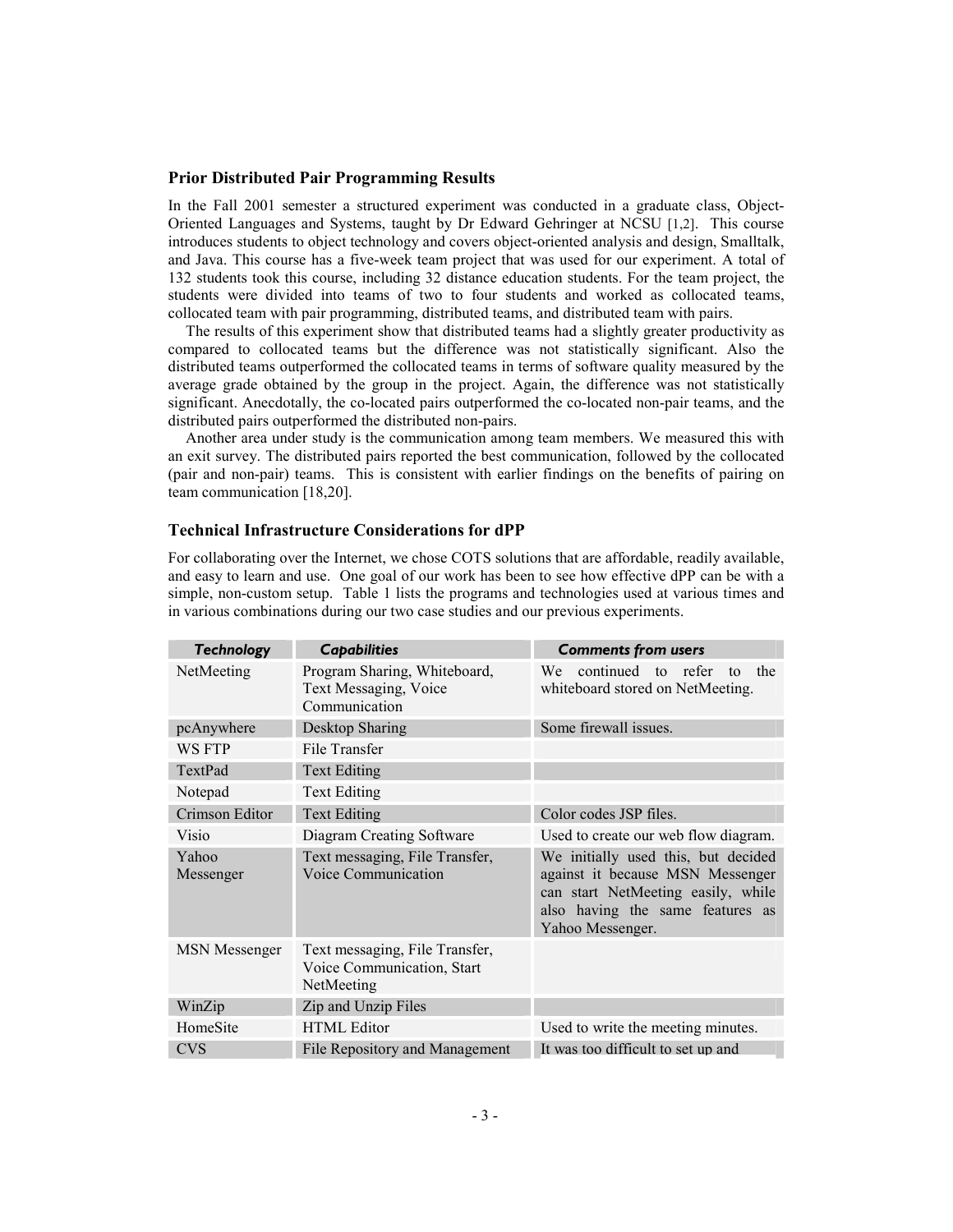| <b>Technology</b> | <b>Capabilities</b>                          | <b>Comments from users</b>                             |
|-------------------|----------------------------------------------|--------------------------------------------------------|
|                   |                                              | seemed unnecessary.                                    |
| Tomcat            | Server                                       | Allowed us to view JSP.                                |
| Internet          | Information and Communication<br>Medium      |                                                        |
| Group Web Site    | Web Site                                     | Used to store meeting minutes and<br>project documents |
| Internet Explorer | Web Browser                                  |                                                        |
| Netscape          | Web Browser                                  |                                                        |
| Email             | <b>Text Communication/File Transfer</b>      |                                                        |
| Putty             | <b>Shell</b>                                 |                                                        |
| Eclipse           | Integrated development<br>environments (IDE) | We tested the Sangum plug-in for<br>$dPP$ .            |

**Table 1. Programs and technologies used in our studies** 

We have developed systems with dPP infrastructures based on both *NetMeetingTM* (Microsoft) and *pcAnywhere* (Symantec). Some pairs have preferred one, some the other; we have recorded the various reasons given for the preferences. Both programs, though, share important functions and characteristics needed for dPP:

*remote desktop sharing, program sharing, file transfer, session security (password login, authentication, encrypted transmissions)* 

In addition, these capabilities are needed (or desirable) for dPP:

*audio conferencing, whiteboard, text chat* 

*NetMeeting* provides them integrally; but *pcAnywhere* requires third-party programs that are then shared with the desktop. Finally, *video* may have uses in dPP; this is a point for further research.

# **3. Spring 2002 Comparative Study**

In Spring 2002, eight graduate students (four at NCSU, four at UNC-CH) participated in a fiveweek dPP/dXP experiment. We formed four distributed pairs, each having one student at UNC and one at NCSU. About 30 miles separates these locations so there was no face-to-face contact within a group, and all communication was done via the Internet connection between the campuses.

 Two of the groups worked as virtual synchronous pairs (utilizing dPP); we refer here to them as ìdPP pairsî. The remaining two worked as more traditional virtual teams (no pair programming); we refer to them as distributed, non-paired teams, or "dNP teams". Allocation of students to groups was done randomly without regard to preferences. All four groups had to conform to the 13 XP practices (except the two dNP teams did not practice pair programming). Each group worked independently on a card game, so four separate versions of the same game were produced. The dPP pairs first tried *pcAnywhere* for desktop sharing, but they had trouble passing through each other's firewalls as they worked from different universities. Ultimately, they chose *NetMeeting* for development, but *Yahoo Messenger* was favored over *MSN Messenger* for voice communication. The dNP teams wrote their code independently and e-mailed it back and forth. All four groups had a common storage area where they could upload their code after modifications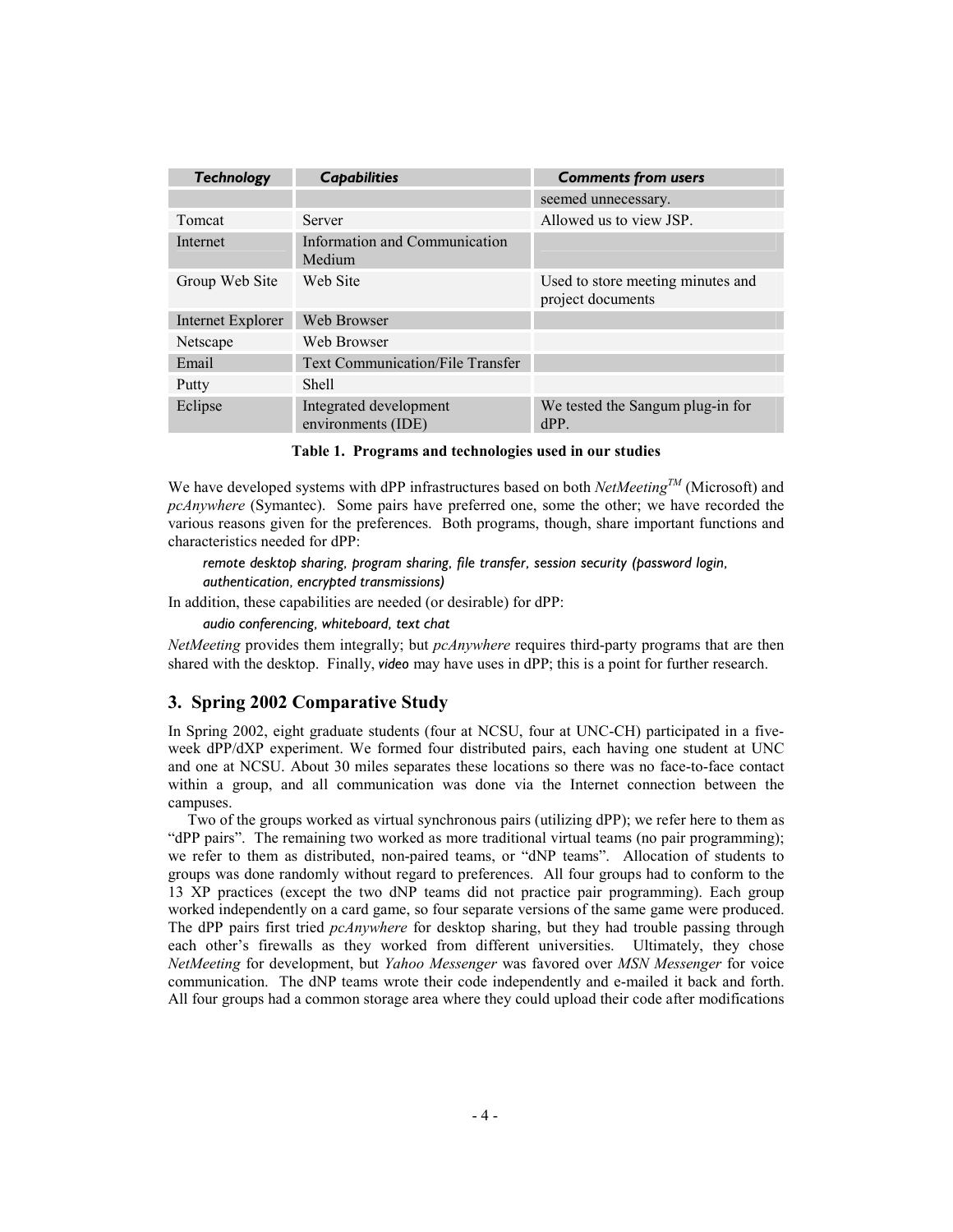and view the other programmer's code. Programming was done in Java, and JUnit<sup>2</sup> testing was used for all projects.

The results reported here came from analysis of programmer feedback and project output throughout the experiment. The *number of test cases passed* is the metric used for program *quality*. Since all groups developed the same product, the *productivity* measure is *mean total time* for development; this frees the analysis from typical concerns with lines of code measures.



 **Fig. 1. Development Time (days) Fig.2. Unit tests written and passed**

Figure 1 shows that the dNP teams took a greater amount of time (in days) compared to the dPP pairs. The dNP teams spent considerable time coordinating their activities and integrating their code. Whenever a question arose, they took more time to clear it due to the limitations of communication. The dPP pair members made "appointments" with each other for virtual collaboration sessions; the partners always kept their commitments to these appointments and made significant progress during each session. Conversely, the dNP team members often delayed progress because they felt they were "too busy to work on the project right now". Ultimately, this caused a significant delay in project completion; one dNP team never finished the project to completion. This supports earlier findings that pairs put a positive form of "pair pressure" on each other [5,18-20]. One can easily see a parallel between the student work ethic effects of pair programming and similar effects among professional industrial programmers.

Since programming was in Java, the groups wrote unit test cases using JUnit. Figure 2 shows the average number of test cases that were written and passed in JUnit testing. DPP pairs wrote just over 60 tests, whereas dNP teams wrote just under 40 tests. XP requires *test-driven development (TDD)*, meaning programmers write unit test cases prior to implementing code [4]. In general, we consider that groups writing more unit test cases have better tested code than groups writing fewer test cases. Particularly with TDD, writing more test cases is associated with producing better structured code that is more likely to ultimately pass acceptance tests [9].

Figure 2 shows that dPP pairs wrote 70% more unit test cases than the dNP teams. Since the dPP pairs were working synchronously, they could concurrently decide on the flow of the code and on the test cases that could be implemented. These pairs never needed to integrate their code because they worked on the entire project together. The dNP teams needed to separately and specifically integrate their individual efforts. At times, they could not write as many test cases to fully test the integration of newly written code because their partner's code was not yet in the code base. Other significant factors include pair pressure and pair brainstorming [18]. Pairs are more

 $\overline{a}$ 

<sup>2</sup> See http://www.junit.org/ .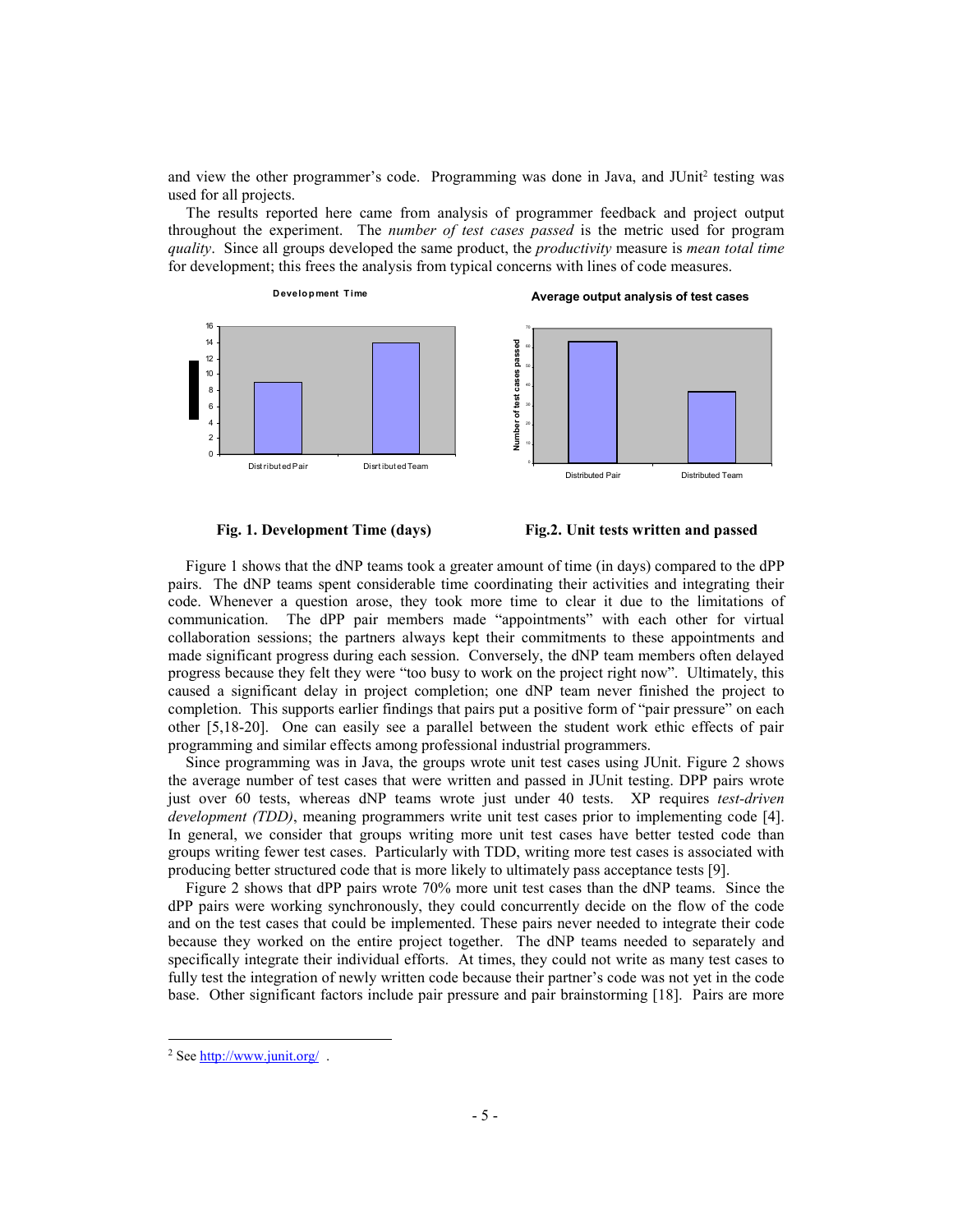likely to write a thorough set of test cases because they are continually "watching over" each other and can brainstorm more test cases by putting their brainpower together.



**Fig. 2. Acceptance tests Passed**

All four groups were required to record their user stories and the acceptance tests they performed for the software using Bryce3, a Web-based software-process analysis system used to manage projects and to record development metrics. The results of these measures are shown in Figure 3. These results were obtained by running the code against a fixed set of 15 test cases determined before the experiment. Both the dPP pairs satisfied all the test cases. One dNP team satisfied 12 test cases, and the other did not complete the project. The sample size is too small to do a statistically significant analysis of the data.

| <b>Teams</b>   | <b>Quality of Development</b><br><b>Experience</b> | <b>Communication Among</b><br><b>Team Members</b> |
|----------------|----------------------------------------------------|---------------------------------------------------|
| dPP pair 1     | Very good                                          | Very good                                         |
| $dPP$ pair 2   | Very good                                          | Very good                                         |
| $dNP$ team $1$ | Good                                               | Good                                              |
| $dNP$ team $2$ | Poor                                               | Poor                                              |

#### **Table 2. Qualitative Feedback**

The developers were also required to give feedback about their overall development experience and their team communication. The allowed response range was *very good, good, fair* and *poor*. As shown in Table 2, the dPP pairs reported a better experience. The main reason for this was that dNP team 2 was not able to complete the project on time due to lack of coordination between the members. Moreover, dNP team 1 experienced difficulties when there was a difference in understanding of the architectural model that took almost two days to rectify. From this case study we can say we have further suggestive evidence that the synchronous paired teams performed better than the non-paired teams.

## **4. Fall 2002 Case Study**

The second case study we have completed was done in the fall of 2002. We created one pair, distributed with one grad student at UNC and the other from NCSU. The NCSU student worked from a home office, connected to the Internet via cable modem. The UNC programmer used a

 $\overline{a}$ 

<sup>3</sup> See http://bryce.csc.ncsu.edu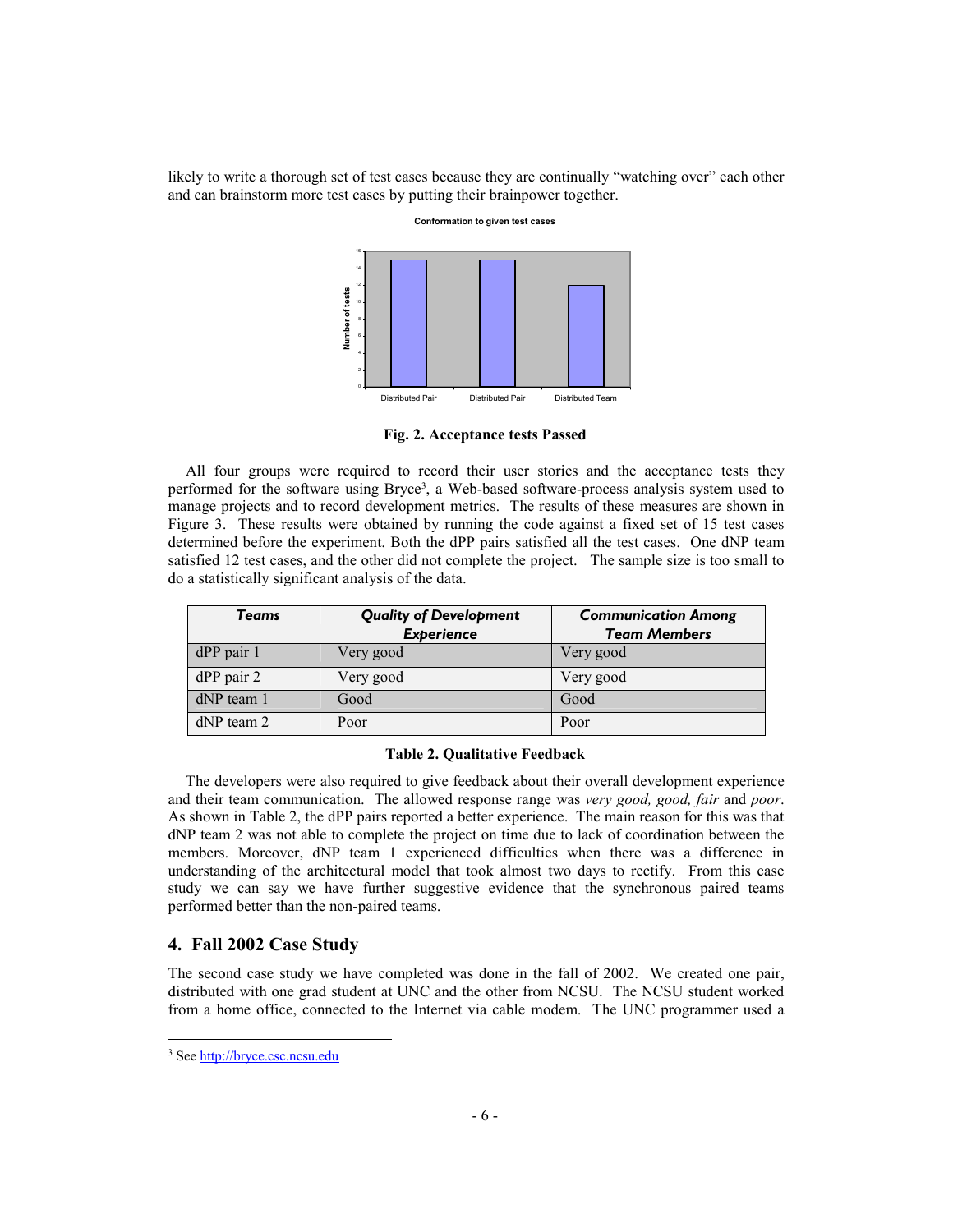campus office with a 100-megabit Internet connection. Unlike the prior comparative study, in this development there was no face-to-face meeting to start the project. Email was used for initial contacts and team organization. Four meetings online were needed over the course of the first three weeks to try various technologies and settle on a collection of tools that worked well for the computing environment the pair members had. Table 3 summarizes the computing environments used by each programmer.

| <b>Property</b>      | <b>Remote system</b>             | <b>Host system</b>       |
|----------------------|----------------------------------|--------------------------|
| Net Connection       | Internet II backbone, UNC office | Cable modem, home office |
| Communications       | Headset                          | Speakers and microphone  |
| <b>Operating Sys</b> | Windows2000                      | Windows 98               |
| Ram                  | 128 MB                           | 384 MB                   |
| Processor Speed      | <b>400 MHZ</b>                   | 933 MHZ                  |

**Table 3. Computing Platforms used by the pair members**

 The pair sessions were divided into two main segments: *infrastructure tests*, and *development*. The first few pair sessions were technology tests, spent trying various combinations of dPP support programs for effectiveness and to establish their preferences. The pair settled on *MSN Messenger* for voice communication and *pcAnywhere* for screen sharing. The first session after that was used to code a simple magic square program as a "development shake down", in which the pair became accustomed to the behavior patterns needed to produce working code in the dPP environment they chose. Once their dPP environment was established, the remaining sessions comprised the measured development. Each development session had six activity blocks:

- 1. Each person logs onto MSN Messenger.
- 2. One of the pair would request a voice communication.
- 3. Start *pcAnywhere* (UNC as remote, NCSU as host)
- 4. Pair programming

 $\overline{a}$ 

- 5. Discussion about what to do in the next meeting and confirm next day to meet.
- 6. Post meeting minutes to website.

 The pair produced a tool to support future XP projects: a pair matcher that takes factors such as experience, personality type, and preferences into account to try to form pairs that are likely to be effective. This project ended up as a set of about 20 Java server pages with a web interface. The pair spent a total of 37.25 hours in development from 9/19/02 to 11/25/02, using 18 online sessions averaging 2.07 hours each. The longest session was 3.25 hours, and the shortest was 0.75 hours. Minutes and observations were kept of all meetings; they can be reviewed online at the project web site http://www.cs.unc.edu/~dsjen/pair/ along with user stories for the program and an architecture diagram of the system they produced.

#### **Observations on the dPP technical infrastructure**

The software used fir dPP must compensate as much as possible for the lack of physical contact between team members. The team in this study decided that *pcAnywhere* best emulated the colocated environment (the prior study participants used *NetMeeting*). Alternate environments, such as *NetMeeting* and *Eclipse* with a pair programming plug-in<sup>4</sup>, also allowed the sharing of programs, but the methods for doing so were deemed less effective for the pair. The following are technical problems observed with the dPP infrastructure:

<sup>4</sup> See http://www.industriallogic.com/software/sangam.html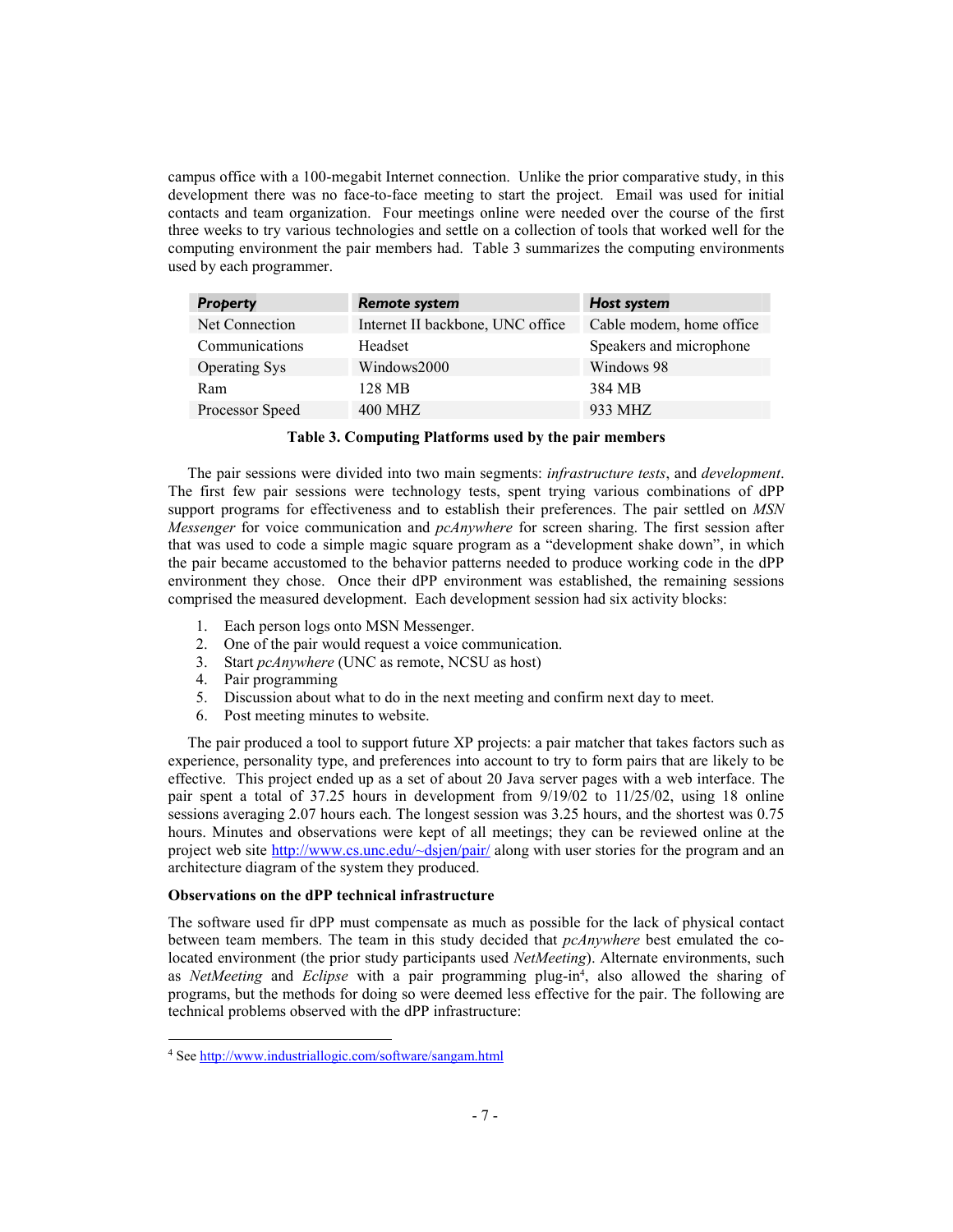- Inability to copy and paste from one computer to another. The person connecting to the other's desktop was not able to copy and paste from his own desktop, which would have been a convenient feature.
- In *NetMeeting*, mouse locus behavior prevented use of a PC when the other pair member was driving.
- *NetMeeting* exhibited graphics problems drawing cursors that *pcAnywhere* solved.
- Network-based voice communication occasionally would break up, making hearing one's partner very difficult.
- One partner was using speakers instead of a headset, producing an audible echo in the headset of the partner (who would hear himself talking with a delay). Initially the partner found this distracting, and spoke slowly and haltingly to compensate. However, he reported becoming used to it, could ignore it, and even expected it as an indication of a live connection.
- When using *pcAnywhere*, transferring control to another is much easier.
- Remote machine should have a screen size slightly larger than the host machine; this allows the window showing the host PC to fit entirely on the remote, requiring no scroll bars.
- There was some lag in mouse motion and editor scrolling; however, it was minimal, easily adapted to, and not noticeable after a few initial sessions.

# **5. Lessons Learned**

These new studies, and our earlier ones, have allowed us to gathered some observations we think characterize effective virtual team development of software with dPP using an inexpensive, COTS, easy to learn/use technical environment. These lessons include:

- - At least one, but perhaps periodic, face-to-face meeting is beneficial. In the comparative study, the students used one such meeting to get to know each other and to brainstorm their initial system architecture.
- - The developers have been found to work better when they strike a good rapport with their partner at a personal level. Groups in the beginning exchanged URLs to their personal Web homepages so that one developer could learn about the other.
- - Using a tool that allows for the distributed teams to quickly switch between a design view, such as a class diagram, and a code view is beneficial. The *TogetherSoft Control Center*<sup>5</sup> has this capability.
- - Distributed pair programmers absolutely must be willing to speak while they work. They must explain what they are doing as they are doing it or the navigator quickly gets lost. Programmers who are not willing to speak almost continuously should probably not try to work this way.
- - Beyond the necessary basics (screen sharing, audio communications, file transfer), the appropriate technical infrastructure for dPP appears to vary with individual tastes; some teams were forced to one product or another by specific computing platform issues (firewalls, communication speeds), but overall different teams ended up selecting different combinations of *NetMeeting, pcAnywhere, MSN Messenger, and Yahoo Messenger*. All combinations worked effectively once the programmers were happy.
- - Screen sharing programs used in dPP alleviate potential file duplication, data coherence and consistency problems that could occur with integrating forms of virtual teaming; one member of the pair is always the host and work is always off one project base.

l

<sup>5</sup> See http://togethersoft.com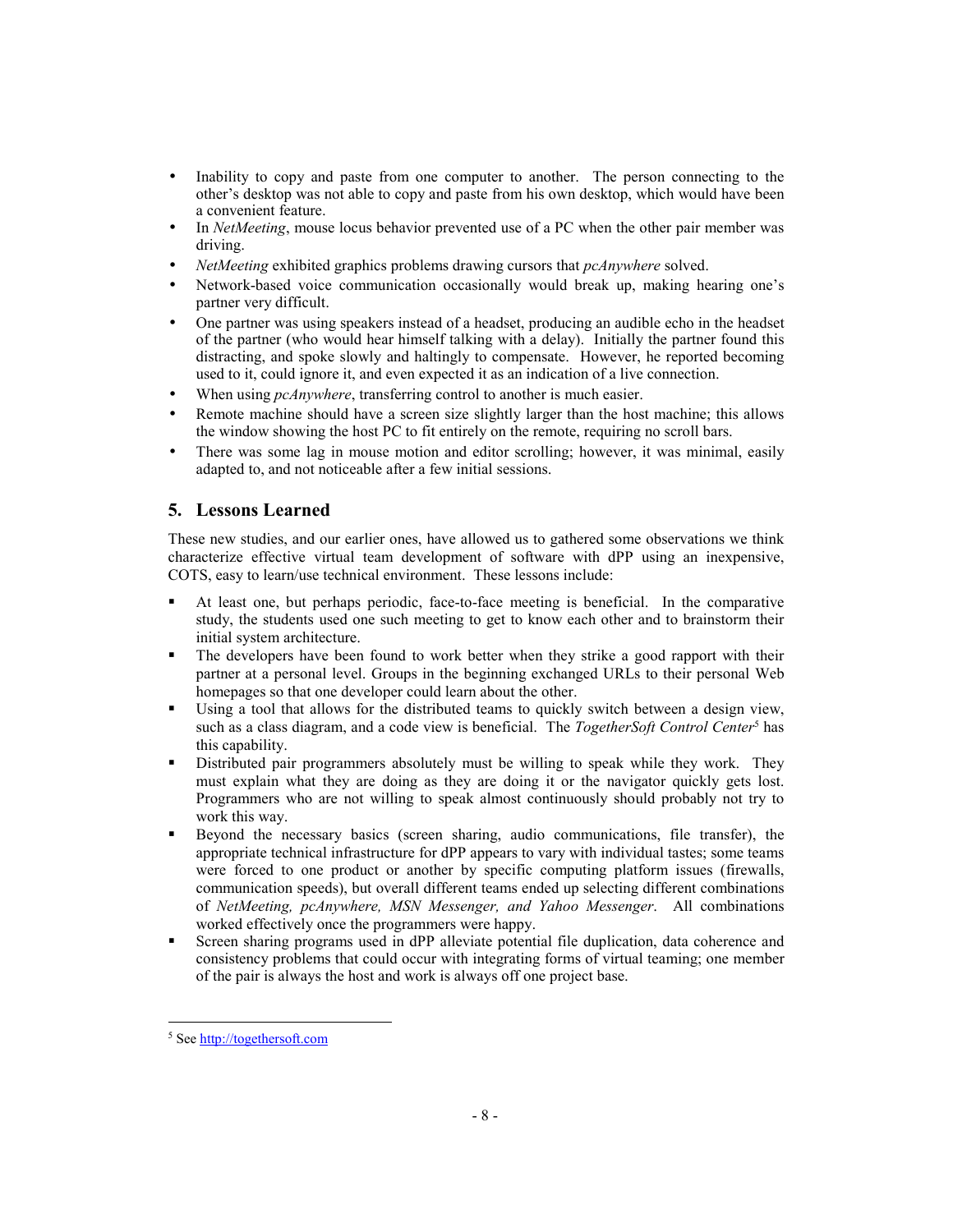#### **Advantages of dPP over co-located PP**

In exit interviews, the participants noted they had benefited from many of the previously observed advantages of co-located pair programming, such as pair learning, pair pressure, two-brains better than one, etc. Our studies indicate that distribution does not destroy or hinder these co-located PP advantages. In addition, distributed PP has these advantages over co-located PP:

- Visibility is improved over collocated pair programming at a single PC/monitor, since each dPP participant has a screen.
- -The navigating dPP participant can use the PC to search the Web for resources
- -No office changing or travel is needed to meet one's partner; work on other projects can continue until dPP appointment time.
- -Although not tested, meetings are possible when on trips, out of town, etc.
- - Pairs are forced to keep electronic copies and records of our work and ideas. For example, instead of drawing on a physical whiteboard, the participants used NetMeeting's whiteboard. This ensured they would be able to go back and look at earlier plans.
- - Pair members are less likely to start conversations off topic; meetings are almost completely focused on the task. The computer is the medium for all exchanges, and participants can't turn away from their computers and chat one-on-one.

#### **Disadvantages of dPP compared to co-located PP**

The study participants observed these disadvantages of dPP over co-located PP:

- Users can't point, making it difficult to describe where a problem is; line number naming helps, but it takes a noticeable amount of time for the other to find the line number.
- A problem with one computer forces both to stop working; this theoretically doubles the MTTF over using a single computer (as in co-located PP)
- Pair members can't see facial expressions; Webcams are too small, too limited in frame rate, and too expensive in bandwidth consumption to help here.
- Passers-by often don't know a programmer is in a dPP session, and will enter an office and begin a conversation; a specific sign must be used to tell this if one does not want a shut door.
- There was a learning curve with dPP that is not present in co-located PP.
- Lack of physical proximity means large amounts of time spent on verbal explanations that could rapidly be resolved by a visual diagrams; although *NetMeeting* has a whiteboard, it is cumbersome to use and does not adequately solve this problem.

## **6. Conclusions and Future Work**

Our experiments support these conclusions about the efficacy of distributed pair programming:

- Pair programming in virtual teams is a feasible way of developing software.
- Our earlier work found that dPP programs were equal in quality to those produced both by colocated pairs and by teams not synchronously paired; these new studies continue to uphold this as well, in that dPP pairs produced *better* programs than dNP teams.
- Effective collaborative software development is possible with a few simple, non-custom, widely-available tools (screen sharing, Internet-based audio communications)
- Feedback from the participants indicates that synchronous pairing (pair programming) engenders better teamwork and communication within a virtual distributed team.
- Distributed pairs maintain many of the benefits (pair pressure, pair learning, two brains) seen in co-located pairs

The studies have some limitations, which we seek to get beyond with further experiments. We are currently studying the following dPP and dXP issues and questions: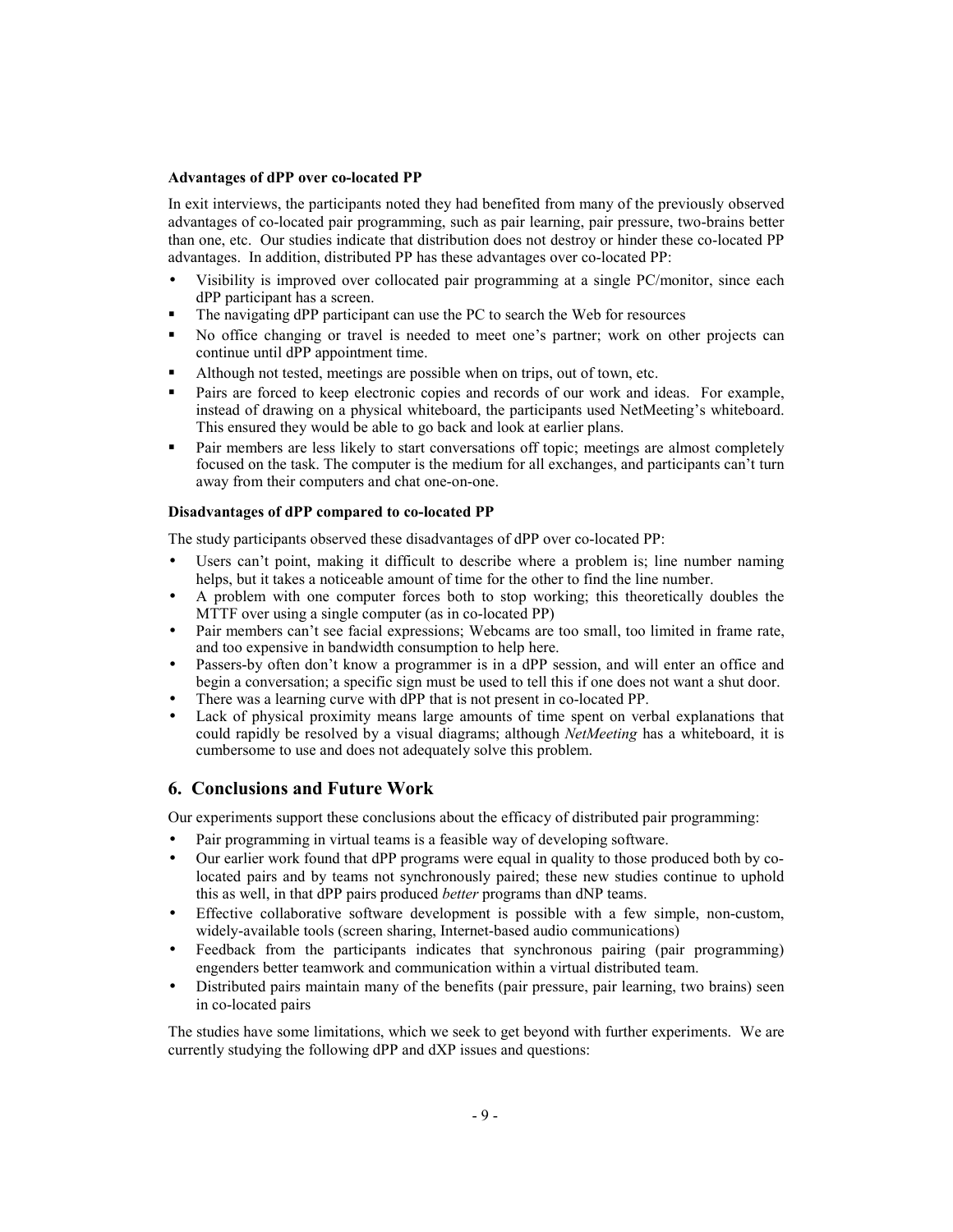*Sample size.* We plan to repeat these case studies to build up a larger base of results.

*Teams vs. pairs*. We plan to run larger dPP efforts requiring more than a single pair per team.

*Whiteboard, pointing, and facial expressions***.** As in earlier experiments, we continue to see pairs needing better capabilities for indicating areas of interest ("pointing") and whiteboard use. While *NetMeeting* has a built-in whiteboard, the participants found it limited and awkward to use, and we suspect all software whiteboard programs will be the same. The problem is size, and using wrist muscles to do drawing (not natural). The participants also indicated a desire to see facial expressions, but Webcam's were ineffective for the reasons cited above.

 To investigate these problems we are doing follow-on experiments with a video-enhanced dPP environment [16]. The environment uses 2 PCs: one with the screen sharing infrastructure used here, and the other projecting a full screen image of the partner on a wall to the side of the programmer, in armís reach. We have a whiteboard digitizer on this projection surface. Pair members can easily shift off video, then reach out and draw normally (with virtual ink); the drawings are shared and are projected at the partner's site. A button push restores video.

*No* "chit chat". We had one programmer make an interesting comment about the technical infrastructure and the fact that it is not as "seamless and glitchless as face-to-face conversation." This participant had developed several programs using co-located pair programming in a class at UNC. He then participated in one of the dPP developments. When asked to compare the experiences, he noted that in co-located pair programming he and his partner has spent a fair amount of time "chit chatting" and that this was not possible (or did not happen to near the same degree) in the dPP infrastructure. This comment could be taken to mean the dPP infrastructure provides a decreased capability for human, team-building interactions; his implication, however, was that the dPP infrastructure oddly enough *increased* productivity by offering slightly *less* fluid interactions. He suggested that the communications mechanisms, while adequate and effective for code development, were not smooth enough to encourage extraneous talking. We find this an interesting point for further investigation.

**Acknowledgements** We gratefully acknowledge Intel for providing Webcam equipment, Symantec for providing *pcAnywhere* software, and IBM for donating PC equipment in support of our experiments. We would also like to recognize NCSU graduate student Vinay Ramachandran for developing the *Bryce* tool for recording project metrics. Our research was also partially supported by the US Environmental Protection Agency under grant # R82-795901-3.

## **References**

- [1] Baheti, P., Gehringer, E., and Stotts, D., "Exploring the Efficacy of Distributed Pair Programming," Proceedings Extreme Programming/Agile Universe, Chicago, IL, 2002.
- [2] Baheti, P., Williams, L., Gehringer, E., and Stotts, D., "Exploring Pair Programming in Distributed Object-Oriented Team Projects," Proceedings OOPSLA Educator's Syposium, Seattle, WA, 2002.
- [3] Beck, K., *Extreme Programming Explained: Embrace Change*. Reading, Massachusetts: Addison-Wesley, 2000.
- [4] Beck, K., *Test Driven Development -- by Example*. Boston: Addison Wesley, 2003.<br>[5] Cockburn, A. and Williams, L., "The Costs and Benefits of Pair Programming," in *i*
- [5] Cockburn, A. and Williams, L., "The Costs and Benefits of Pair Programming," in *Extreme Programming Examined*, G. Succi and M. Marchesi, Eds. Boston, MA: Addison Wesley, 2001, pp. 223-248.
- [6] Dutoit, A. H., Bruegge, Bernd, "Communication Metrics for Software Development," *IEEE Transactions on Software Engineering*, pp. 615-628, 1998.